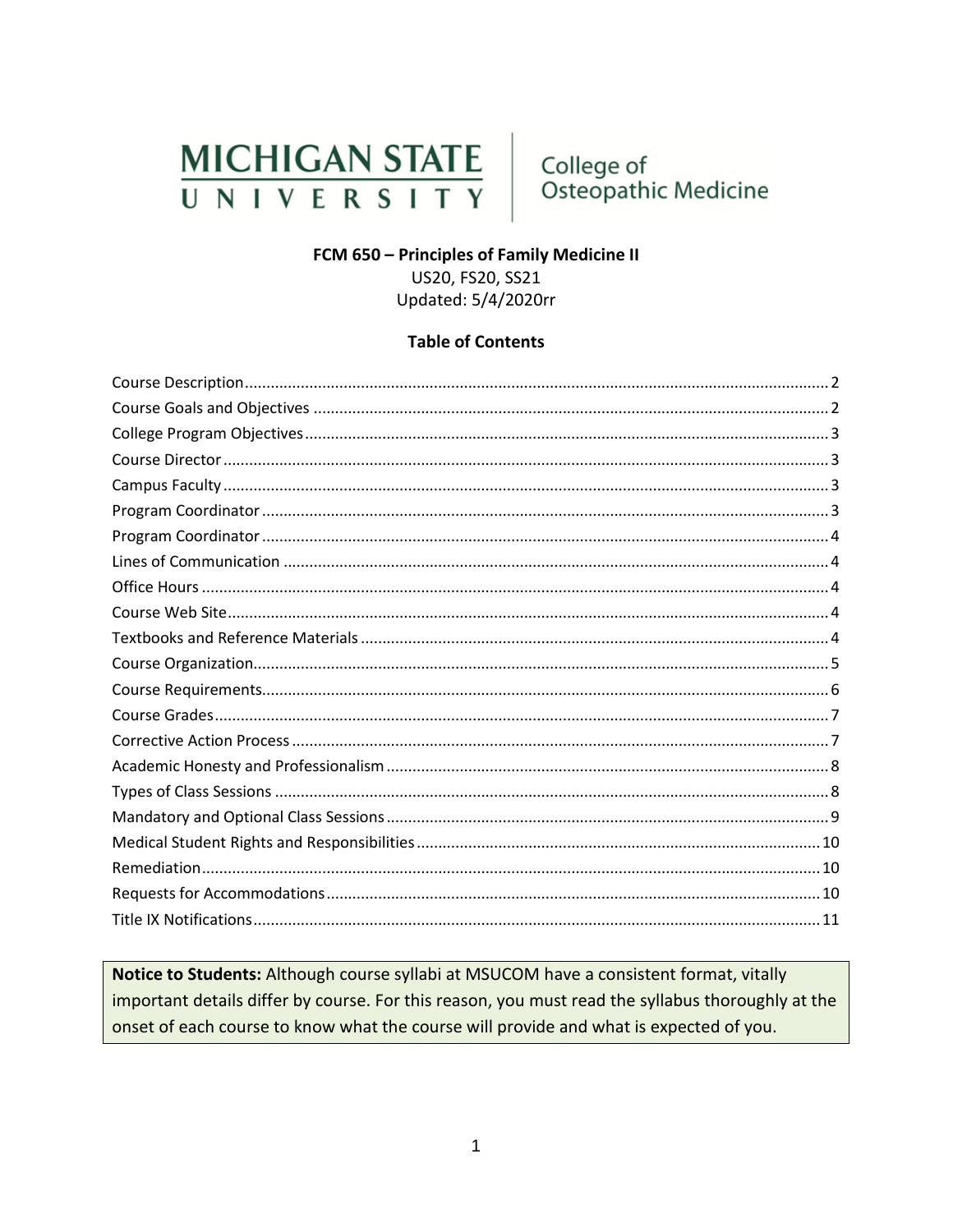#### **Section 1 – Course Information**

## <span id="page-1-0"></span>**Course Description**

Principles of Family Practice I (FCM 650) is a 1 credit hour course. You will be placed in the offices of primary care physicians to observe and participate in the delivery of quality and evidence-based primary healthcare. This rotation allows you to observe the role of the primary care physician in the continuity of care for their patients. You are supplied an appropriate environment to practice and refine skills in data gathering, communication, physical examination, medical documentation, differential diagnoses development, physician-patient relationships, clinical problem solving, ethical decision making, patient education, and lifelong learning.

# <span id="page-1-1"></span>**Course Goals and Objectives**

#### **Goals**

- 1. Exploration of the roles played by primary care physicians in the community ambulatory care setting, and their connection to specialist care.
- 2. Development and practice of professionalism skills.
- 3. Incorporation of information and skills acquired in the classroom setting to the management of patient care in the ambulatory setting.
- 4. Preparation for learning during  $3<sup>rd</sup>$  and  $4<sup>th</sup>$  year clerkship rotations.
- 5. Development and practice of physician-patient interaction skills.
- 6. Orientation to use of standardized assessment tools used in the primary care setting.
- 7. Interaction with other healthcare professionals in the primary care ambulatory setting.

#### **Objectives**

By the end of this course, you should be able to:

- 1. Exhibit professional dress and behavior, including maintaining courteous, productive, and positive interactions with patients, office staff, and physicians.
- 2. Demonstrate appropriate time management skills during a patient encounter.
- 3. Recognize the importance of work/life balance and of continuing education.
- 4. Gather data appropriately from patients, other health care professionals, and outside resources.
- 5. Demonstrate basic skills in medical documentation.
- 6. Consider and apply osteopathic principles and practices while providing comprehensive patient assessments and treatment plans.
- 7. Obtain an accurate and thorough history of illness and past medical history from a patient in a comfortable, non-judgmental atmosphere.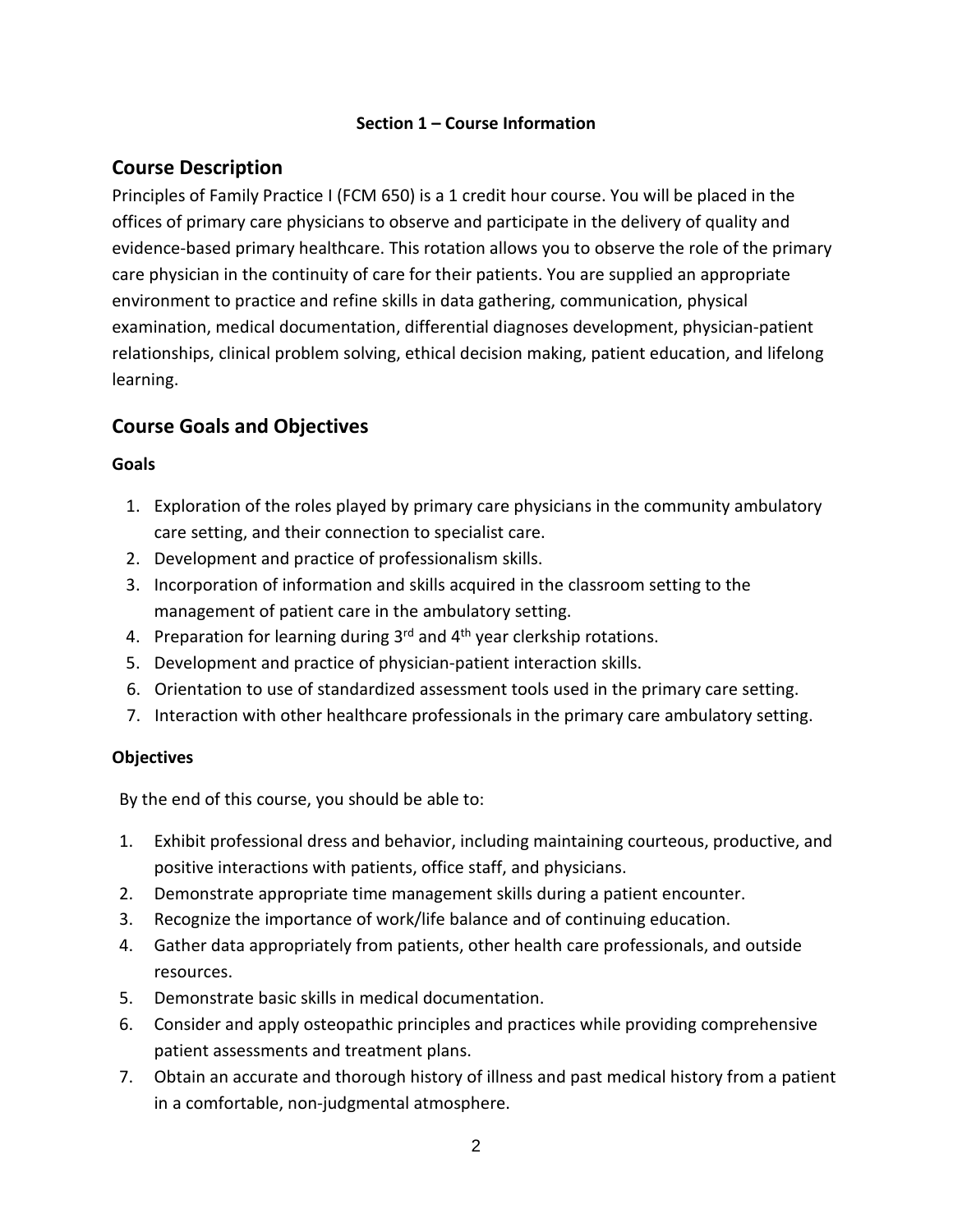- 8. Accurately administer a diabetes assessment and PHQ-9 assessment.
- 9. Formulate clinical questions in a clinical environment.
- 10. Observe the roles of medical assistants, nurses and other healthcare professionals and indicate how roles interact with patients and primary care physicians.

#### <span id="page-2-0"></span>**College Program Objectives**

In addition to the above course-specific goals and learning objectives, this preclerkship course also facilitates your progress in attaining the College Program Objectives. Please refer to the complete list provided on the MSUCOM website.

<span id="page-2-1"></span>**Course Director** (Please contact a Program Coordinator, listed below, with any questions or concerns regarding this course.)

Name: Edward Rosick, DO Phone: 517-353-4732 *Email: [com.fcm.preceptorship@msu.edu](mailto:com.fcm.preceptorship@msu.edu) (preferred method* Address: 909 Wilson Rd, B201 W Fee Hall, East Lansing, MI 48824

<span id="page-2-2"></span>**Campus Faculty** (Please contact a Program Coordinator, listed above, with any questions or concerns regarding the course.) **ALL SHOULD BE CONTACTED THROUGH COORDINATORS ABOVE**

**Name**: Jane Gudakunst, M.D. Jessica Heselschwerdt, M.D. Amy Keenum, D.O., PharmD Jeremiah Lopez, M.D. Paul Mulvey, DO. Edward Rosick, D.O., D.A.B.H.M. R. Taylor Scott, D.O. Rosemary Tolson, D.O. Kevin Foley, MD

#### <span id="page-2-3"></span>**Program Coordinator** (Primary)

Name: Rebecca Reagan Phone: 517-353-4732 *Email: [com.fcm.preceptorship@hc.msu.edu](mailto:com.fcm.preceptorship@hc.msu.edu) (preferred method)* Address: 909 Fee Rd, B211 W Fee Hall, East Lansing, MI 48824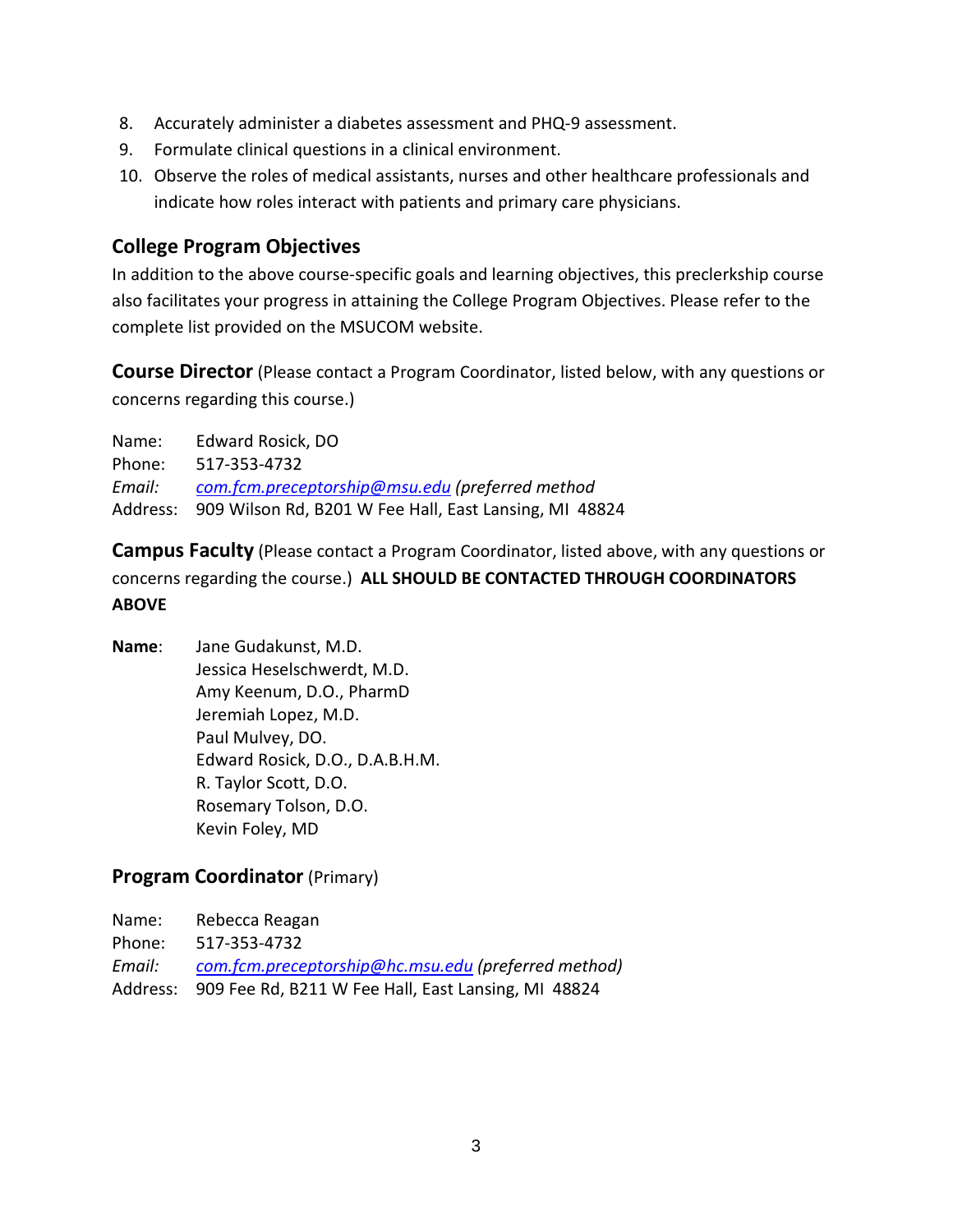#### <span id="page-3-0"></span>**Program Coordinator** (Secondary)

Name: Shannon Grochulski-Fries Phone: 517-353-1998 *Email: [com.fcm.preceptorship@msu.edu](mailto:com.fcm.preceptorship@msu.edu) (preferred method)* Address: 909 Wilson Rd, B201 W Fee Hall, East Lansing, MI 48824

#### <span id="page-3-1"></span>**Lines of Communication**

You are asked to contact a Program Coordinator with any issues. Those issues that cannot be resolved will be referred to the Course Director for further review. Email is the most effective way to contact a Program Coordinator.

#### <span id="page-3-2"></span>**Office Hours**

Questions concerning the course may be discussed individually by appointment with a Course Director by contacting a Program Coordinator [\(com.fcm.preceptorship@msu.edu\)](mailto:com.fcm.preceptorship@msu.edu).

#### <span id="page-3-3"></span>**Course Web Site**

The URL for the Course web site is [https://d2l.msu.edu/.](https://d2l.msu.edu/) All course announcements and reminders will be handled via Desire2Learn (D2L). *You are required to forward their D2L email account to one that is accessed on a regular basis.* You are expected to access D2L on a daily basis both during and after their rotations until they have completed, and received final grades, for all course requirements.

# <span id="page-3-4"></span>**Textbooks and Reference Materials**

#### **Required**

#### **Recommended**

- American Osteopathic Association, Chila, A. (2010). Foundations of Osteopathic Medicine. 3<sup>rd</sup> edition. Lippincott, Williams & Wilkins. ISBN: 9780781766715
- O Robert E and Rakel, David Micheal, Textbook of Family Medicine Ninth Edition, ISBN-13 978-0323239905 ISBN-10 0323239900
- Fowler, Grant F Pfenninger and Fowler's Procedures for Primary Care, ISBN-13: 978- 0323476332 ISBN-10 032347633
- Domino Frank J , Barry, Kathleen et al 5-Minute Consult 2021, ISBN-13:978-1975157548 ISBN-10: 19751540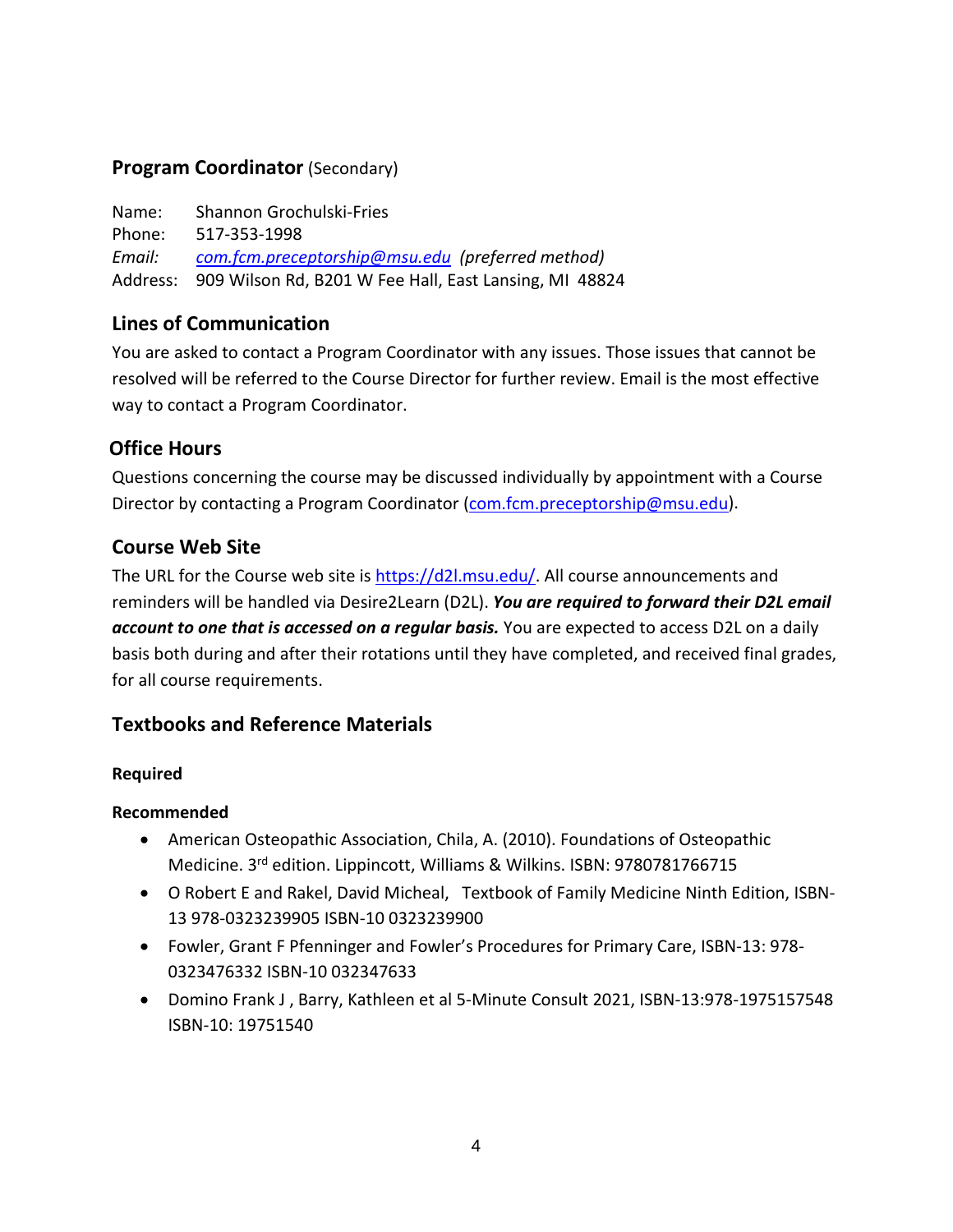## **Course-based Academic Support**

The Course Director and Program Coordinators are here to facilitate your learning. The large number of students in this course (about 300) necessitates a degree of formality. Also, since your schedules are very full, we must adhere rigidly to the lecture, small group and lab times assigned to this course. However, within these constraints, your individual needs will be accommodated whenever possible. Please feel free to contact a Program Coordinator with any personal issues you may have involving this course. Additional academic support resources can be accessed here: [MSUCOM Office of Academic Success and Career Planning.](http://com.msu.edu/Students/Academic_Career_Guidance/index.htm)

#### **Course Schedule**

Specific beginning and end dates will vary depending on individually assigned rotation weeks. Rotations are scheduled during various weeks throughout the academic year. Specific assignment dates and locations will be posted within the D2L course site. Mandatory debriefing session dates will be based on the rotation date of completion and will also be posted within the D2L course site.

# <span id="page-4-0"></span>**Course Organization**

You will be randomly assigned a one-week preceptorship rotation within Michigan. Although location requests are taken into consideration, they cannot be guaranteed. Extenuating circumstances will be handled on an individual basis and may include medical, childcare or employment issues. *Transportation is your responsibility and is not considered an extenuating circumstance.* Campus location is also not considered an extenuating circumstance. You should anticipate driving a maximum of 100 miles one-way (although the average is far less). Longer distances may occur based on your location requests. You should also anticipate a possible 1-2 hour drive and make sure to leave ample time to arrive at the assigned preceptor's office. Assignment schedules may not be altered unless pre-approved by a Program Coordinator. MSUCOM does not provide reimbursement for housing or transportation. You are encouraged to carpool whenever possible.

You must be officially registered for the course, have all course fees paid, and be up-to-date on all immunizations *at least one month prior* to the scheduled rotation. MSU-COM provides you with liability insurance coverage during your preceptorship only if these requirements have been met. You are not covered for non-COM approved clinical experiences.

Each experience is expected to be a minimum of 40 hours. It is your responsibility to contact the assigned preceptor *at least one month prior* to the scheduled rotation to introduce yourself, verify preceptor's address, determine required attire and equipment, obtain driving directions, etc. It is also appropriate to determine office hours, set a specific beginning and end time, as well as a lunch break, for each day scheduled. It is highly encouraged that you set up a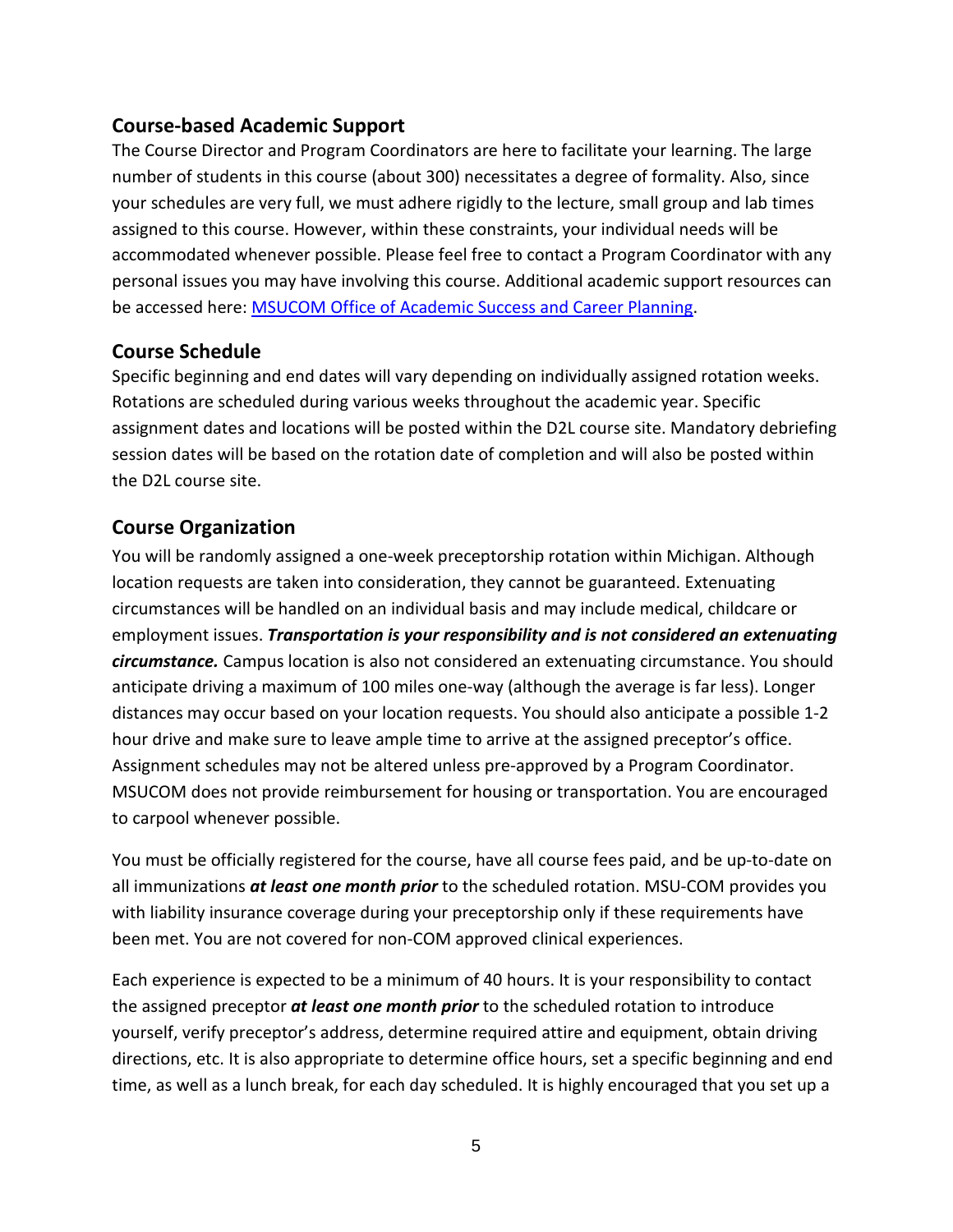time to meet with you preceptors before beginning your rotations to review the course objectives (found within this syllabus) and complete the Student/Preceptor Expectancy Agreement.

## <span id="page-5-0"></span>**Course Requirements**

All assignments must be completed as described within D2L. Specific instructions on the methods used to turn in each assignment are located within D2L. You are expected to adhere to submission requirements. Lack of doing so is considered an act of unprofessionalism. For the purposes of indicating an assignment was received, P/F assignments will be either listed in the D2L gradebook as 1 point (received), or 0 points (not received).

| <b>Assignment</b>              | <b>Projected Points</b> | <b>Additional Information</b>                  |
|--------------------------------|-------------------------|------------------------------------------------|
| Orientation (mandatory)        | P/F                     | Attend one live orientation that covers both   |
|                                |                         | FCM 640 and FCM 650 rotations.                 |
| Preceptor Evaluation of        | P/F                     | Must receive a recommendation of "pass"        |
| Student (mandatory)            |                         | from preceptor.                                |
| <b>Student Evaluation of</b>   | P/F                     |                                                |
| Preceptor (mandatory)          |                         |                                                |
| <b>Expectancy Agreement</b>    | P/F                     |                                                |
| Attendance (mandatory)         | 10                      | Minimum 40 hours in preceptor's office         |
|                                |                         | unless approved otherwise by Program           |
|                                |                         | Coordinator.                                   |
| <b>Acute Visit Office Note</b> | 60                      | Must receive a minimum of 45 points.           |
| (mandatory)                    |                         | Because this is ultimately a pass/fail course, |
|                                |                         | points are assigned to determine whether an    |
|                                |                         | assignment submission passes. The final        |
|                                |                         | score will not have an impact on class rank.   |
|                                |                         | As such, assignments that receive 40 points    |
|                                |                         | or above are final and cannot be resubmitted   |
|                                |                         | for a higher grade.                            |
| <b>Diabetes Assessment</b>     | 10                      | Must scan and upload into D2L Diabetes drop    |
|                                |                         | box.                                           |
| <b>Falls Assessment</b>        | 10                      | Must scan and upload into D2L PHQ-9 drop       |
|                                |                         | box.                                           |
| Debriefing (mandatory)         | 10                      | Date determined based on rotation              |
|                                |                         | completion date.                               |
| <b>Total Points Available:</b> | 100                     |                                                |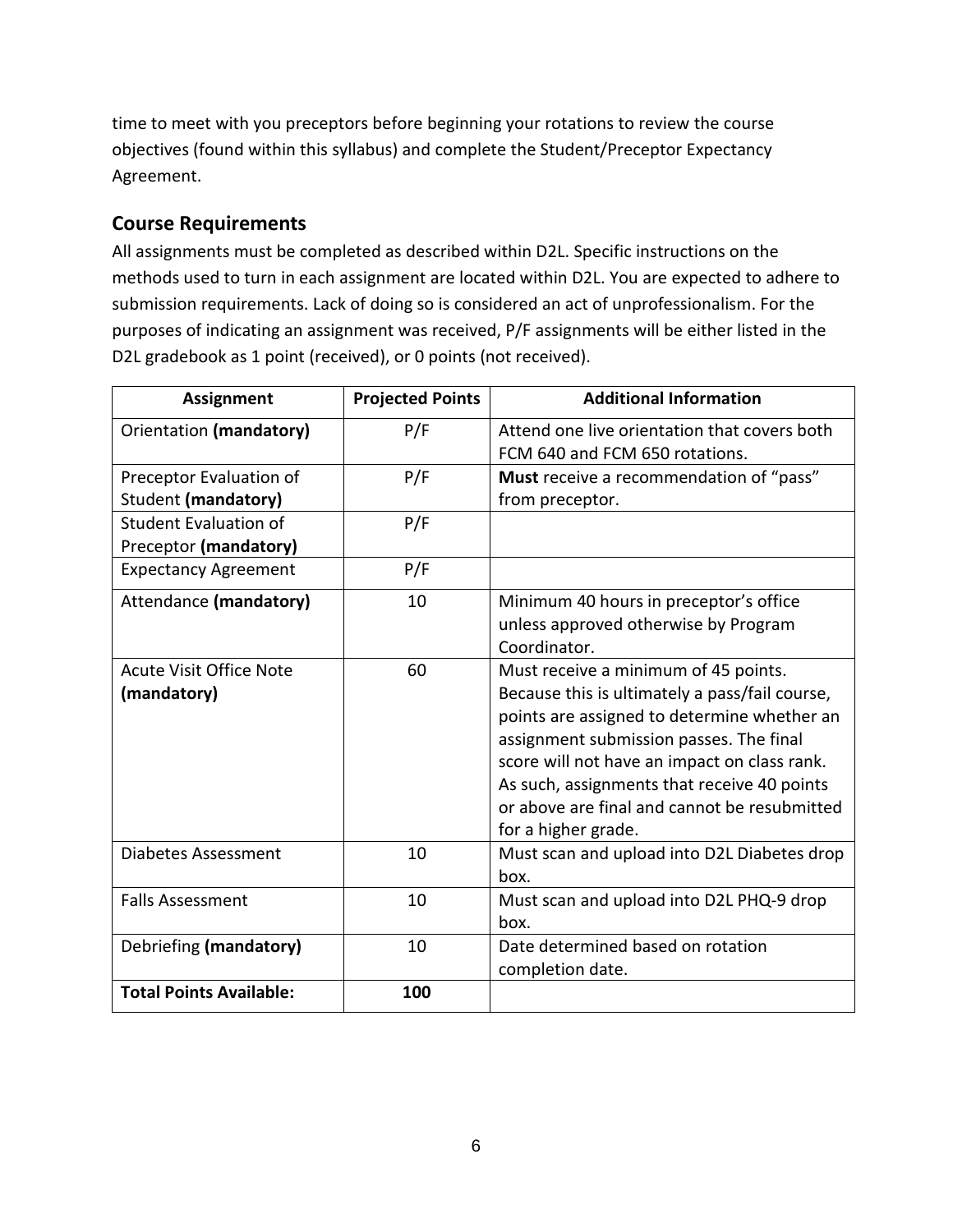## <span id="page-6-0"></span>**Course Grades**

Your course grade is determined by adding together all points earned and dividing by 100.

- **P-Pass** means that credit is granted and that you have achieved a level of performance judged to be satisfactory by the instructor. To obtain a "P" grade for this course, you must obtain 80% or a total of 80 points. In addition, you must successfully complete all mandatory assignments, receive a recommendation for passing the course from the preceptor, and earn a passing grade of 40 points or higher on the Point of Care Reference Assignment.
- **ET-Extended Grade** means that you have met most of the requirements, but are unable to complete the course because of illness or other satisfactory reasons, as approved by the course director.
- **N-No Grade** means you have dropped the course after the middle of the semester, or did not meet all requirements, including objectives relating to professional attitude and behavior.
- **Remediation** Because of the nature of this course, there is no remediation. If you receive an "N" grade will be required to repeat the course in its entirety.

#### <span id="page-6-1"></span>**Corrective Action Process**

- **Unsatisfactory Preceptor Evaluation of Student:** In the event that you receive a recommendation of "no pass" from the preceptor on the Preceptor Evaluation of Student, the corrective action process will be set in place. You will be required to discuss the evaluation with the course director and complete an additional 1-5 day rotation (required number of days at the discretion of the course director) under the direct supervision of either the course director, or another physician as determined by the course director.
- **Grade below 45 points on the Acute Visit Office Note:** If you receive less than 45 points during the FCM faculty final review of Acute Visit Office Notes you will be required to address deficient areas as identified and resubmit your note. If the note is not resubmitted, you will receive a grade of "0" for the assignment and will not pass the course. If the note is resubmitted, but still requires attention, you will be required to meet with the course director, or delegate, to discuss identified deficiencies. You may also be required to complete a new Acute Visit Office Note. In such an occurrence, you will be assigned a date to rotate in the FCM clinic, and the course director will assign an appropriate patient to you in order to complete the assignment. Failure to complete an appropriate note will result in you receiving an "N" grade for the course.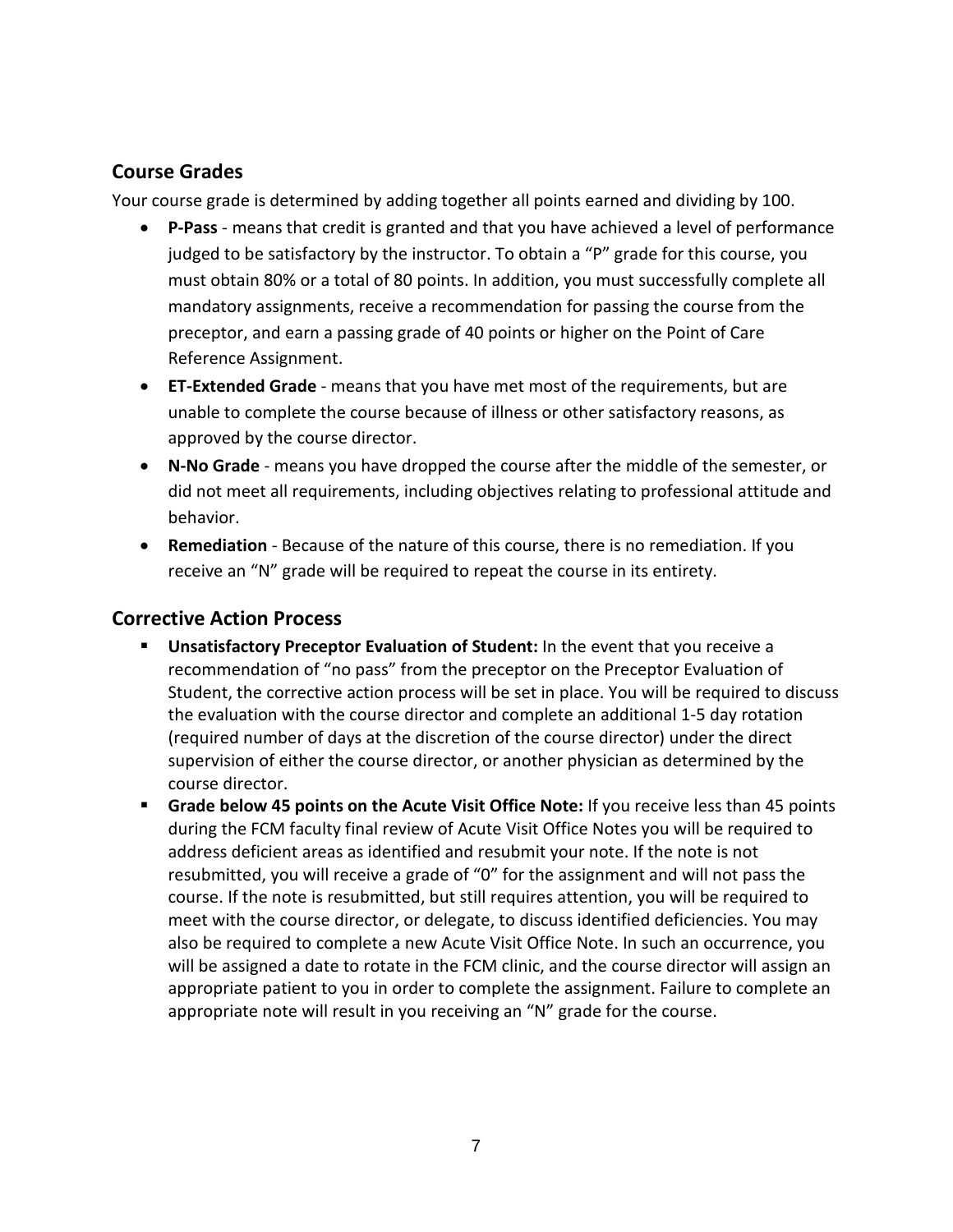#### **Student Evaluation of the Course**

We would like your feedback on how to improve this course. Informal Feedback: Feel free to approach the Course Director or Program Coordinator with your reactions and suggestions.

Formal Evaluation: In addition to the above, we ask you to complete a formal, on-line course evaluation upon conclusion of the second rotation. Your course evaluations are highly recommended as your feedback provides the department with valuable information regarding the quality of the course. The information gained from these evaluations is used to continuously improve future offerings of this course. You can access the evaluation system within D2L following their second rotation.

#### **Section 2 – Policies**

Please refer to the [MSUCOM Student Handbook](https://www.com.msu.edu/current-students/student-handbook) for these and other policies

#### <span id="page-7-0"></span>**Academic Honesty and Professionalism**

Every student is responsible for their behavior and is expected to adhere to all MSU and MSUCOM policies of academic honesty and professionalism, as outlined in the MSUCOM Student Handbook and the MSU Medical Student Rights and Responsibilities. These documents may be found on the MSUCOM website. Additional guidance on academic integrity may be found on the MSU Ombudsperson's website at

[https://ombud.msu.edu/sites/default/files/content/Academic-Integrity-at-MSU-updated-](https://ombud.msu.edu/sites/default/files/content/Academic-Integrity-at-MSU-updated-August-2017.pdf)[August-2017.pdf](https://ombud.msu.edu/sites/default/files/content/Academic-Integrity-at-MSU-updated-August-2017.pdf)

Incidents of academic dishonesty or professional misconduct will be addressed by the faculty, administration, or staff; such action may include, but is not limited to: giving a failing grade, referring a student for judicial review, directing the student to the Associate Dean of Medical Education, evaluation by the Committee on Student Evaluation, and other actions outlined in the Medical Student Rights and Responsibilities document.

# <span id="page-7-1"></span>**Types of Class Sessions**

MSUCOM designates lectures and other class sessions by their delivery method. While additional terms may be used in a specific course, the following will provide general guidance to the type of session:

- Live or livestream lecture:
- Online Lecture:
- Webinar:
- Lab:

# **Changes to Course Schedule or Requirements**

Due to external circumstances, the course requirements published in the course syllabus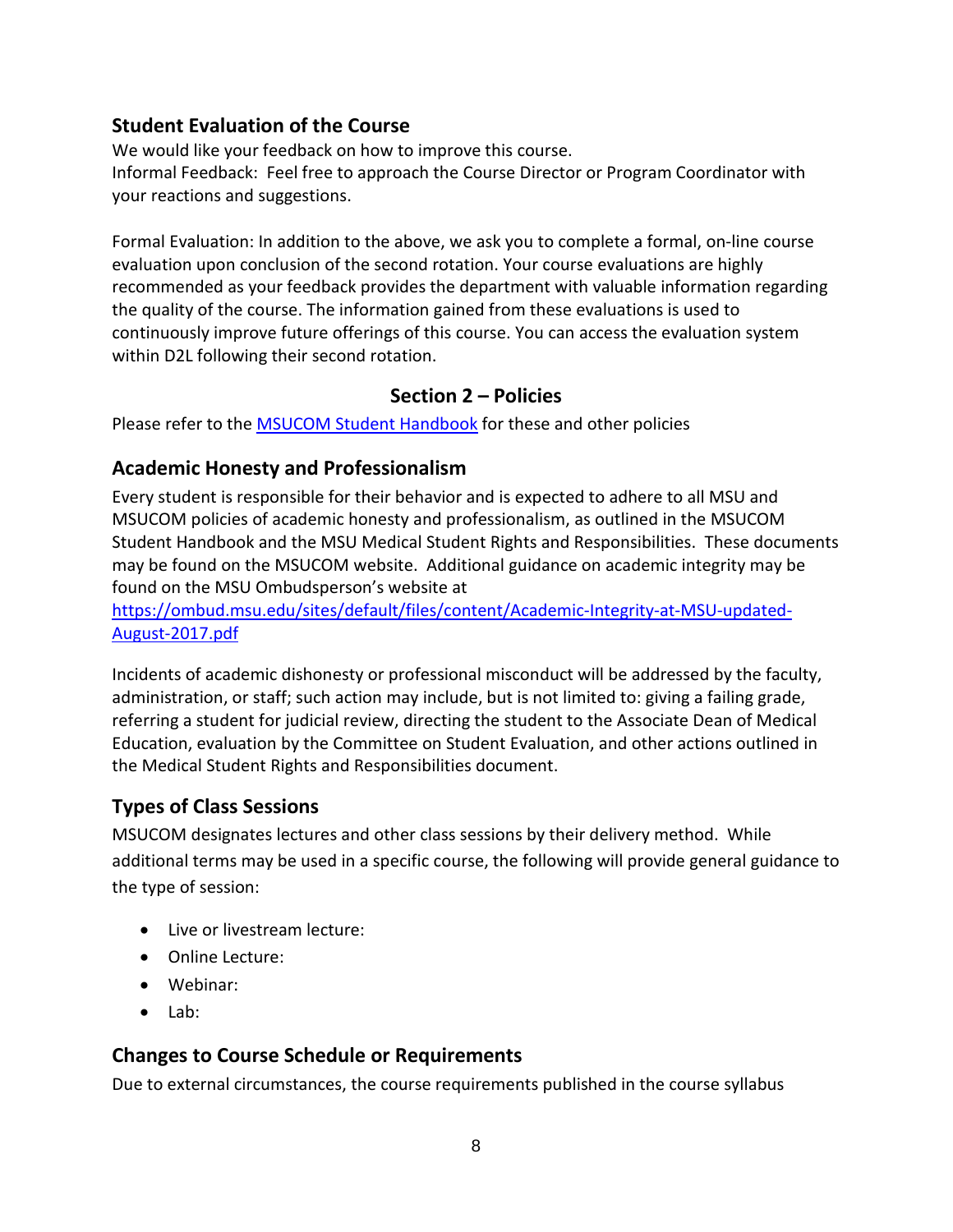and/or course schedule may be subject to change. Timely notification Communication regarding changes will be provided to enrolled students via the course D2L site and/or email. Any changes made will consider the MSU Code of Teaching Responsibility and the MSU Medical Students Rights and Responsibilities.

# <span id="page-8-0"></span>**Mandatory and Optional Class Sessions**

All lectures and other class sessions are considered to be integral to the course, and students are expected to attend, view, or participate in each session. Some sessions are designated as "mandatory" in that attendance at the session on the scheduled date and time is required. Depending on the course, a student may earn points for attending or participating in a mandatory session or may lose points for failing to attend or participate. Availability of make-up points for missed sessions is at the discretion of the course coordinator. Optional class sessions are offered by faculty to assist students in learning or reviewing course content.

# **Attendance/Excused Absences**

You will not be required to travel to clinical assignments anytime there are severe storm watches or traveler's warnings in effect for the respective area. However, any missed sessions MUST be made up. You will be allowed a maximum of one excused absence (illness and/or death in the immediate family). Excused absences must be made up on a date mutually determined by yourself and the preceptor. Any and all changes to the originally assigned rotation schedule (making up time, extending hours into evening, additional experiences on Saturdays, etc.) must be reported to a Program Coordinator prior to the occurrences to fulfill liability requirements. Unexcused absences will result in an "N" grade. Attendance at the orientation and debriefing is mandatory. The date, time and locations of the orientation and debriefing sessions, as well as project due dates, will be posted within the D2L website. *In the case of unexpected emergencies:* (e.g., death in family, serious illness, hospitalization, automobile difficulties, etc.)

You must:

- 1) Contact their assigned preceptor's office immediately apprising them of the situation. Any time missed must be made up during a mutually agreed upon time between yourself and the preceptor.
- 2) Send an email to a Program Coordinator indicating the reason for the absence and the date the missed time will be made up.

#### *In the event that a preceptor must cancel a day:*

You must:

- 1) Make arrangements with the preceptor to come in on a different day to make up the time missed.
- 2) Send an email to the Program Coordinator indicating the reason for the absence and the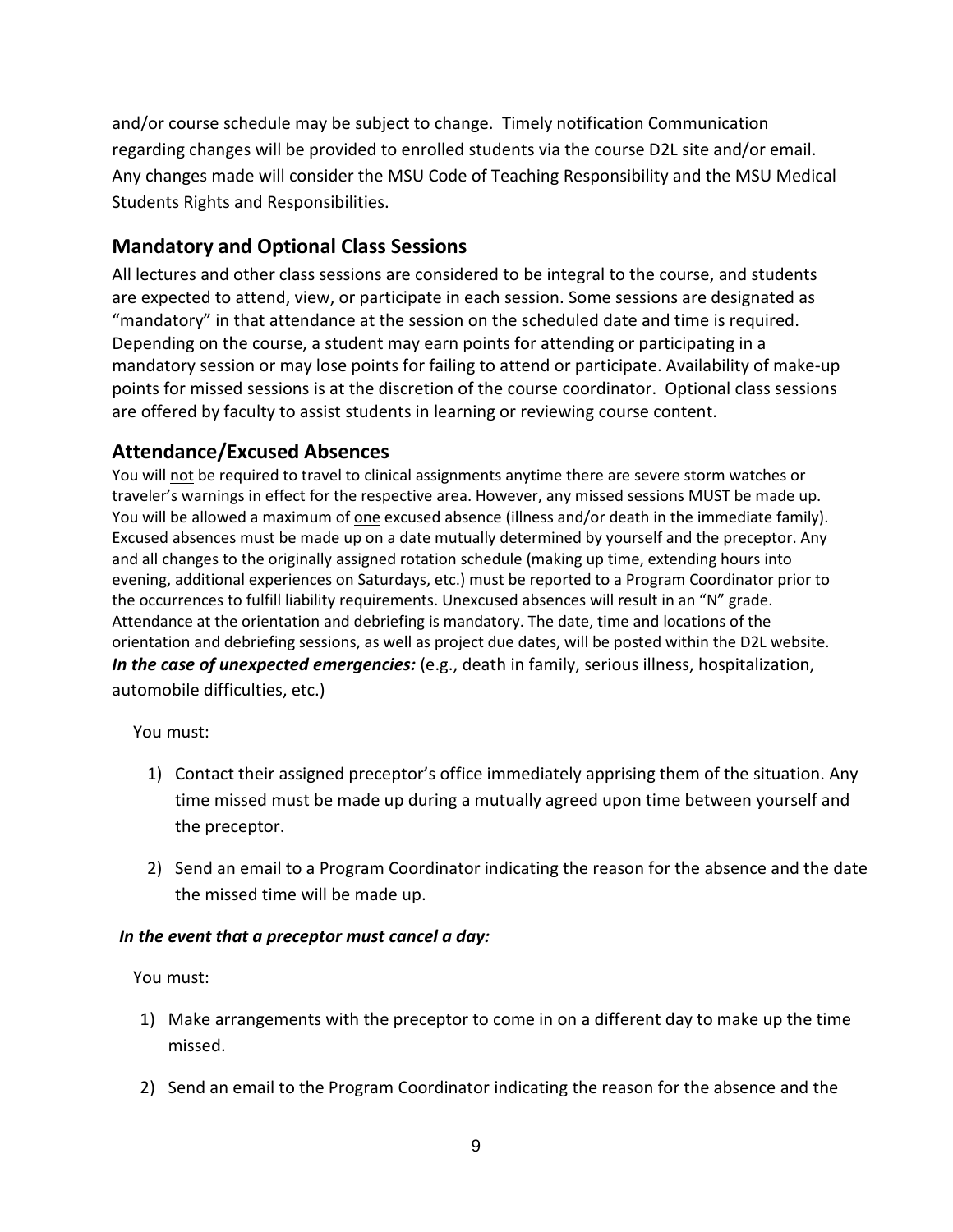date the missed time will be made up.

#### <span id="page-9-0"></span>**Medical Student Rights and Responsibilities**

If problems arise between instructor and student, both should attempt to resolve them by informal, direct discussions. If the problems remain unsolved, the Associate Dean for Medical Education and/or the MSU Ombudsperson may be consulted. The MSU Medical Student Rights and Responsibilities (MSRR) document defines processes for additional steps, including submission of a formal grievance. The MSSR may be found in the MSUCOM Student Handbook and online at splife.studentlife.msu.edu.

#### **Exposure Incidents Protocol**

You are expected to report needle stick and/or blade exposure to the College. Specific directions explaining what to do in the event of such an exposure may be located at [http://www.com.msu.edu/Students/Registrar/Injury%20and%20Property%20Damage%20Repo](http://www.com.msu.edu/Students/Registrar/Injury%20and%20Property%20Damage%20Reports.htm) [rts.htm.](http://www.com.msu.edu/Students/Registrar/Injury%20and%20Property%20Damage%20Reports.htm) A form has been developed by the University to report exposure incidents, which can be accessed at [www.com.msu.edu/AP/clerkship\\_program/clerkship\\_documents/exposure.pdf.](http://www.com.msu.edu/AP/clerkship_program/clerkship_documents/exposure.pdf) Please make yourself familiar with the procedure and the form.

#### <span id="page-9-1"></span>**Remediation**

The MSUCOM Policy for Retention, Promotion and Graduation requires successful completion of each required course to progress in the curriculum. If you receive an "N" grade in a course, that grade will be recorded on your official transcript; you must meet the course requirement by successfully remediating or repeating the course.

Eligibility to attempt remediation of the course is determined by criteria described in the "Course Grades" section of the syllabus. If you are not eligible to attempt remediation, or if you fail the remediation, you must retake the course, provided you are eligible to continue in the program as determined by the Committee on Student Evaluation.

# <span id="page-9-2"></span>**Requests for Accommodations**

Michigan State University is committed to providing equal opportunity for participation in all programs, services and activities. Requests for accommodations by persons with disabilities may be made by contacting the Resource Center for Persons with Disabilities (RCPD) at 517- 884-7273 or online at rcpd.msu.edu. Once eligibility for an accommodation has been determined, you may be issued a Verified Individualized Services and Accommodation (VISA) form. Each VISA includes an expiration date; to request an accommodation, you must have an active VISA. You may work with RCPD to renew a VISA.

During the preclerkship curriculum, the college will help to coordinate accommodations for additional testing time. Provide your VISA to Nancy Thoma, [thoman@msu.edu,](mailto:thoman@msu.edu) A333 East Fee Hall at the start of the term and/or at least two weeks prior to the assessment event (test, project, labs, etc.). Requests for accommodations received with less notice will be honored whenever possible. You may choose whether or not you wish to use accommodations for a